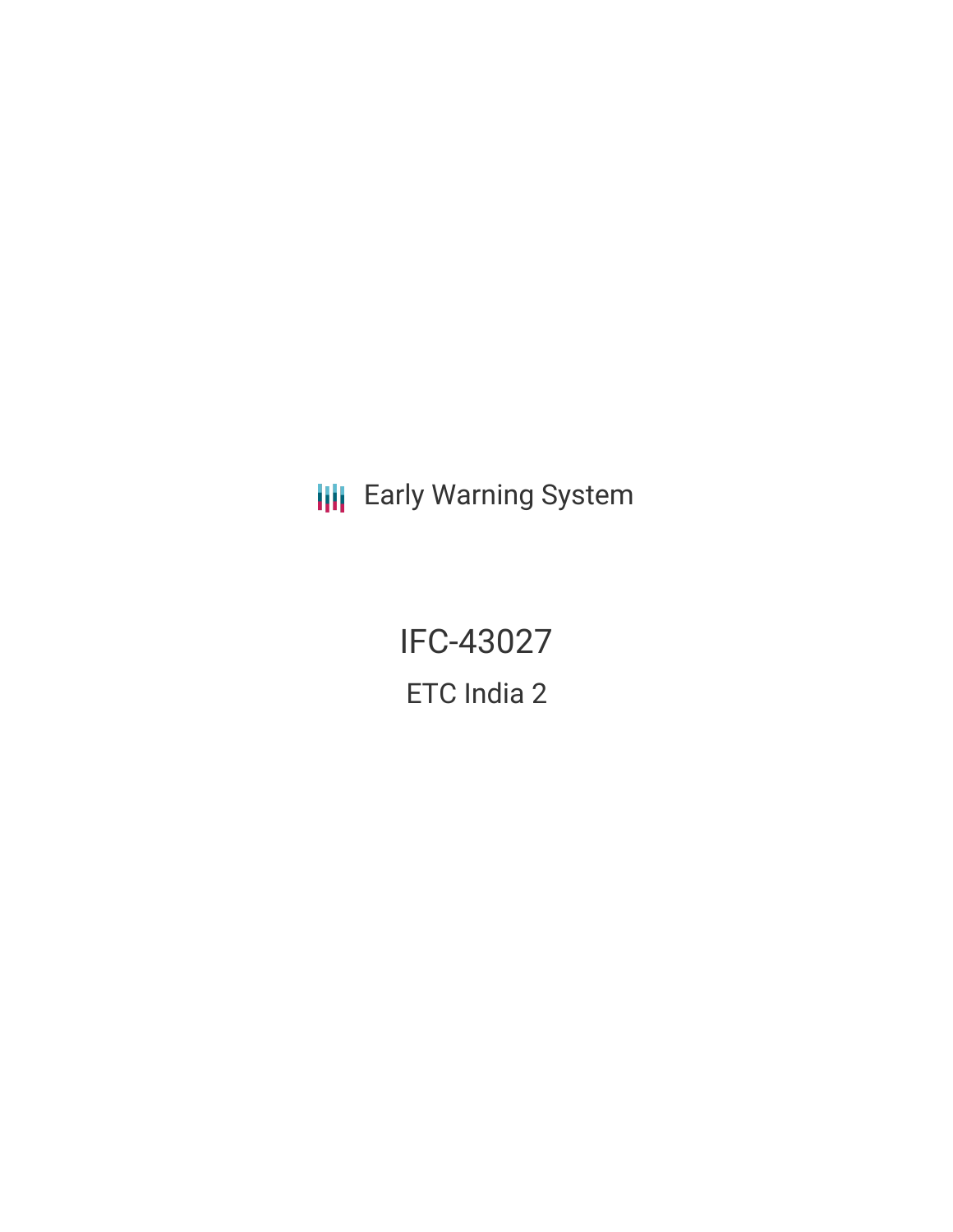

# **Quick Facts**

| <b>Countries</b>               | India                                     |
|--------------------------------|-------------------------------------------|
| <b>Financial Institutions</b>  | International Finance Corporation (IFC)   |
| <b>Status</b>                  | Proposed                                  |
| <b>Bank Risk Rating</b>        | B                                         |
| <b>Borrower</b>                | ETC Agro Processing India Private Limited |
| <b>Sectors</b>                 | Agriculture and Forestry, Finance         |
| <b>Investment Type(s)</b>      | Loan                                      |
| <b>Investment Amount (USD)</b> | \$22.50 million                           |
| <b>Project Cost (USD)</b>      | \$77.00 million                           |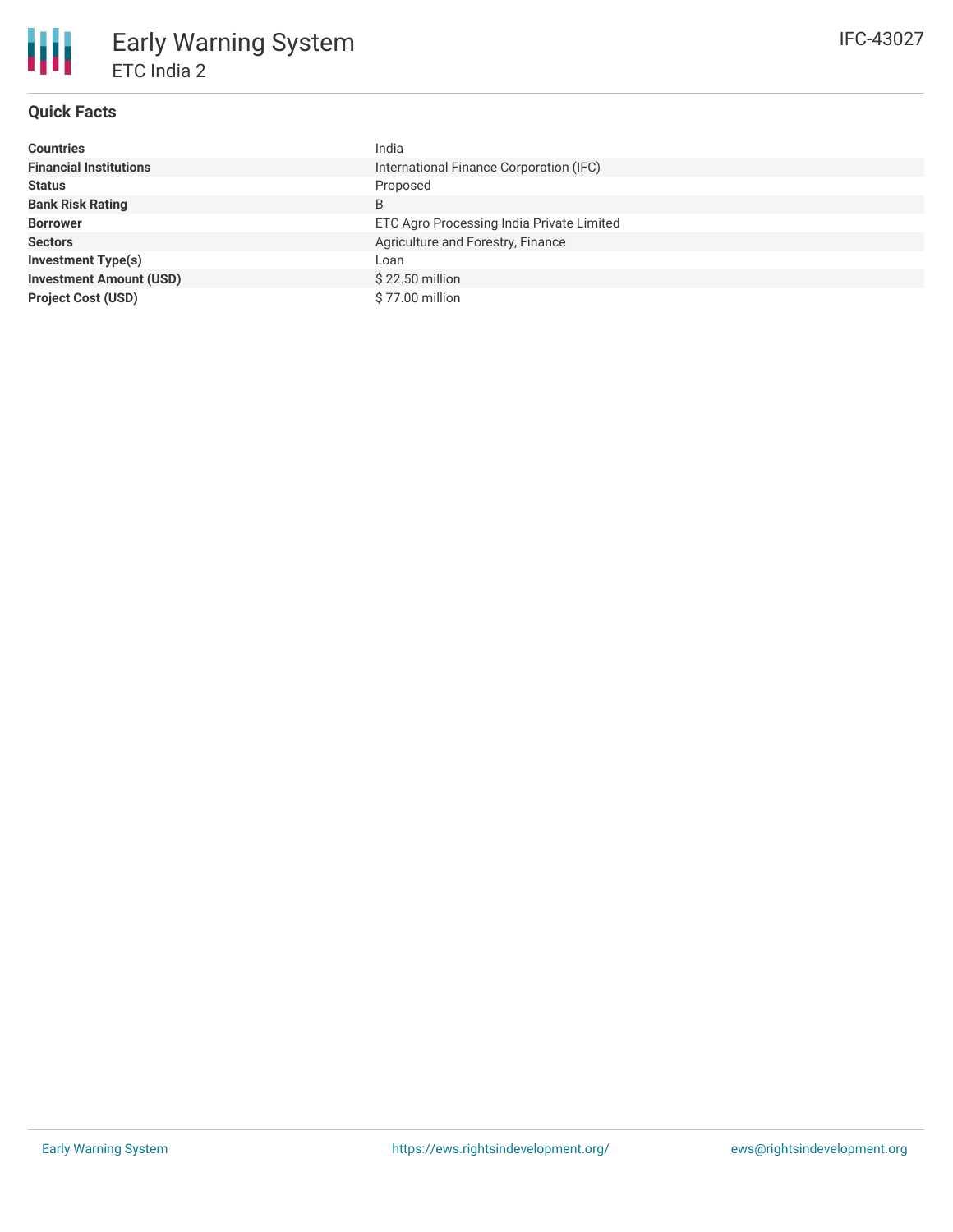

# **Project Description**

According to the bank website, "Headquartered in Mumbai, India, ETC Agro Processing (I) Private Limited ("ETC India" or the "Company") is amongst the top largest pulses processor in the world and trader of pulses in India, with a current processing capacity of 500,000 MT. The Company is now expanding its operations in India, with a strategic focus on the higher yield and less volatile processing segment and by embarking on an asset-light model for future expansion. The Company requires longterm working capital (the "Project") to support this expansion. The Project would finance ~30% of the Company's working capital requirements over the next three years."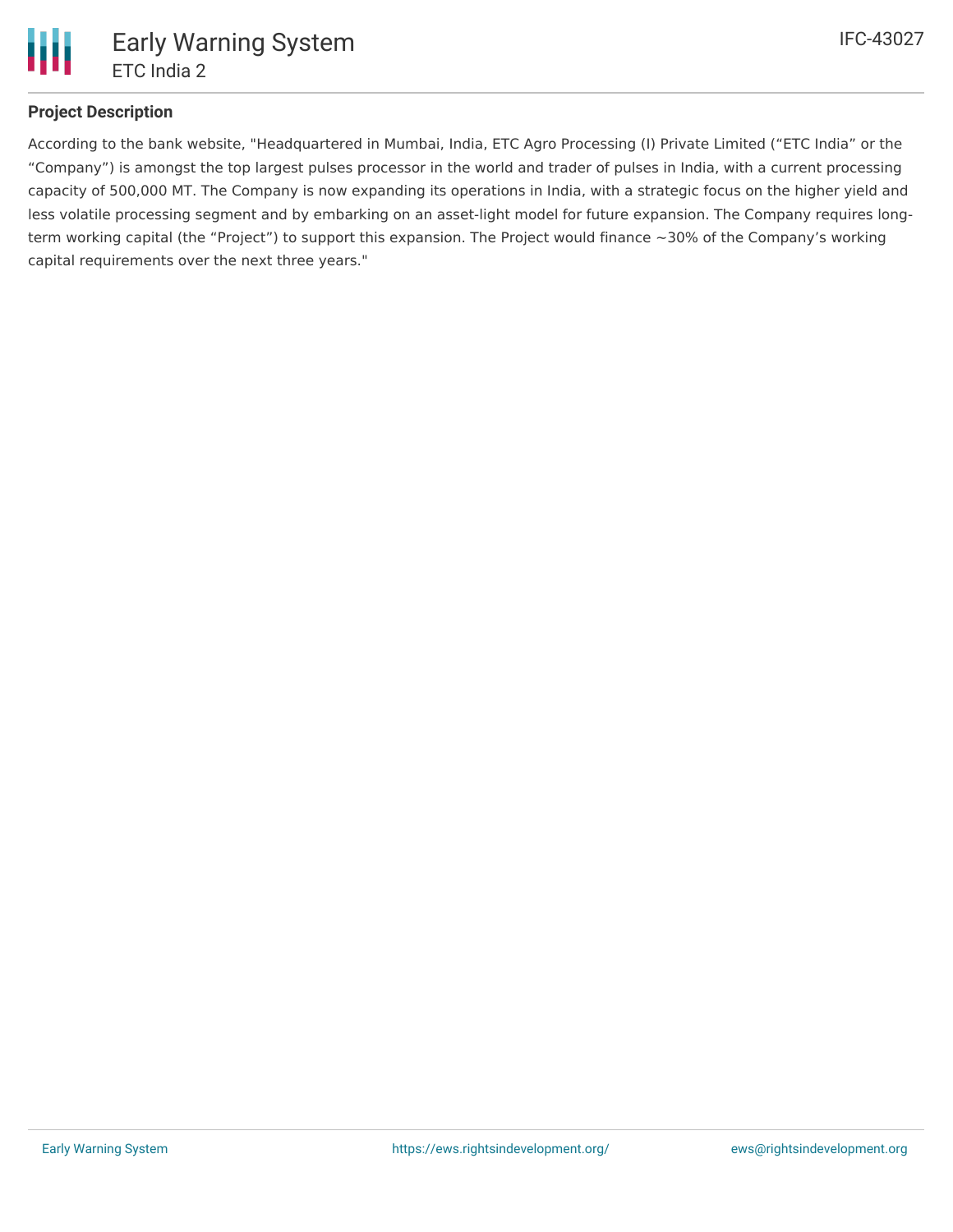### **Investment Description**

• International Finance Corporation (IFC)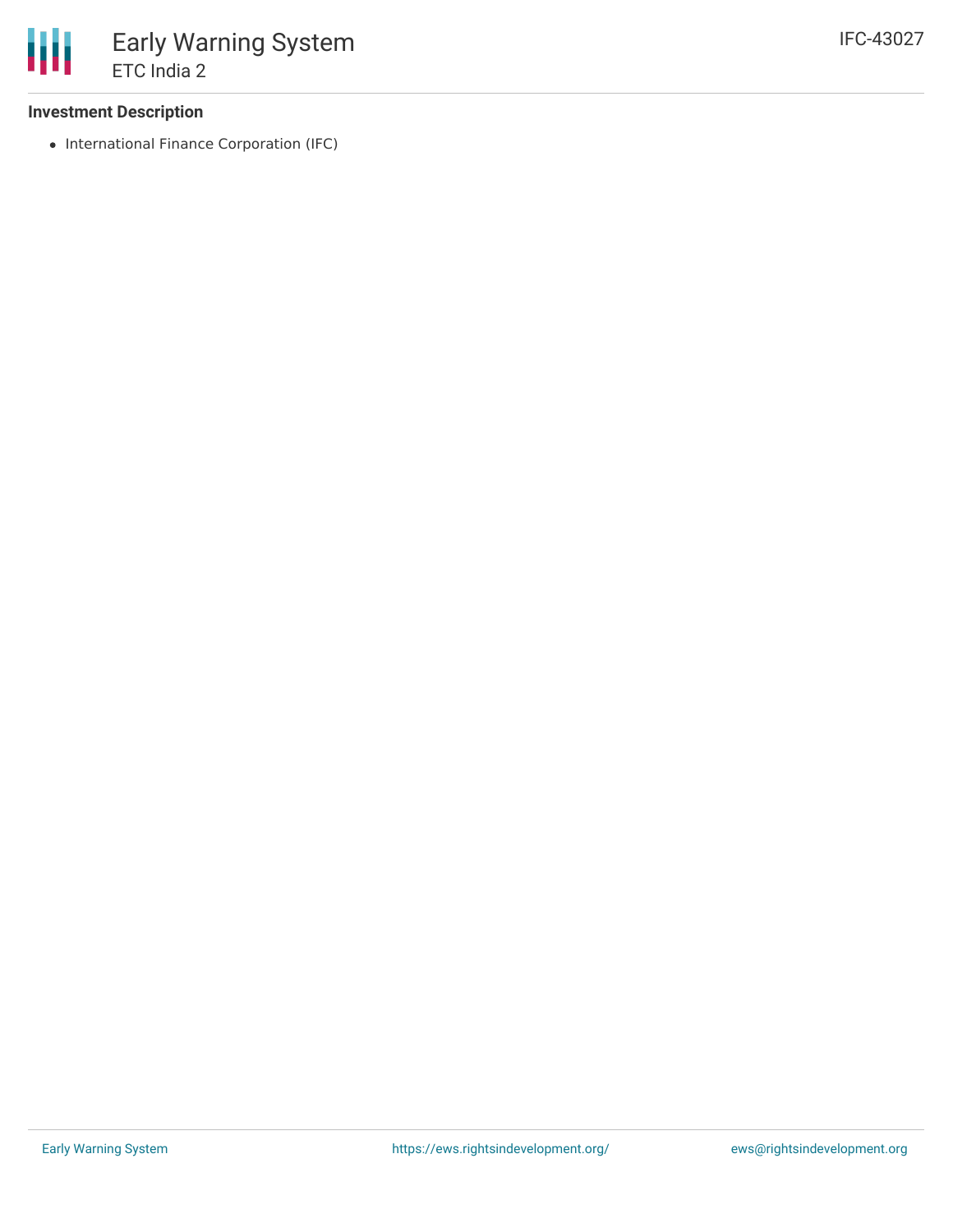# 冊 Early Warning System ETC India 2

| <b>Private Actor 1</b>   | <b>Private Actor</b><br>1 Role | <b>Private Actor</b><br>Sector | <b>Relation</b>          | <b>Private Actor 2</b>                           | <b>Private Actor</b><br>2 Role | <b>Private Actor</b><br>2 Sector |
|--------------------------|--------------------------------|--------------------------------|--------------------------|--------------------------------------------------|--------------------------------|----------------------------------|
| $\overline{\phantom{0}}$ |                                | $\overline{\phantom{a}}$       | $\overline{\phantom{0}}$ | <b>ETC Agro Processing India Private Limited</b> | Client                         | $\sim$                           |